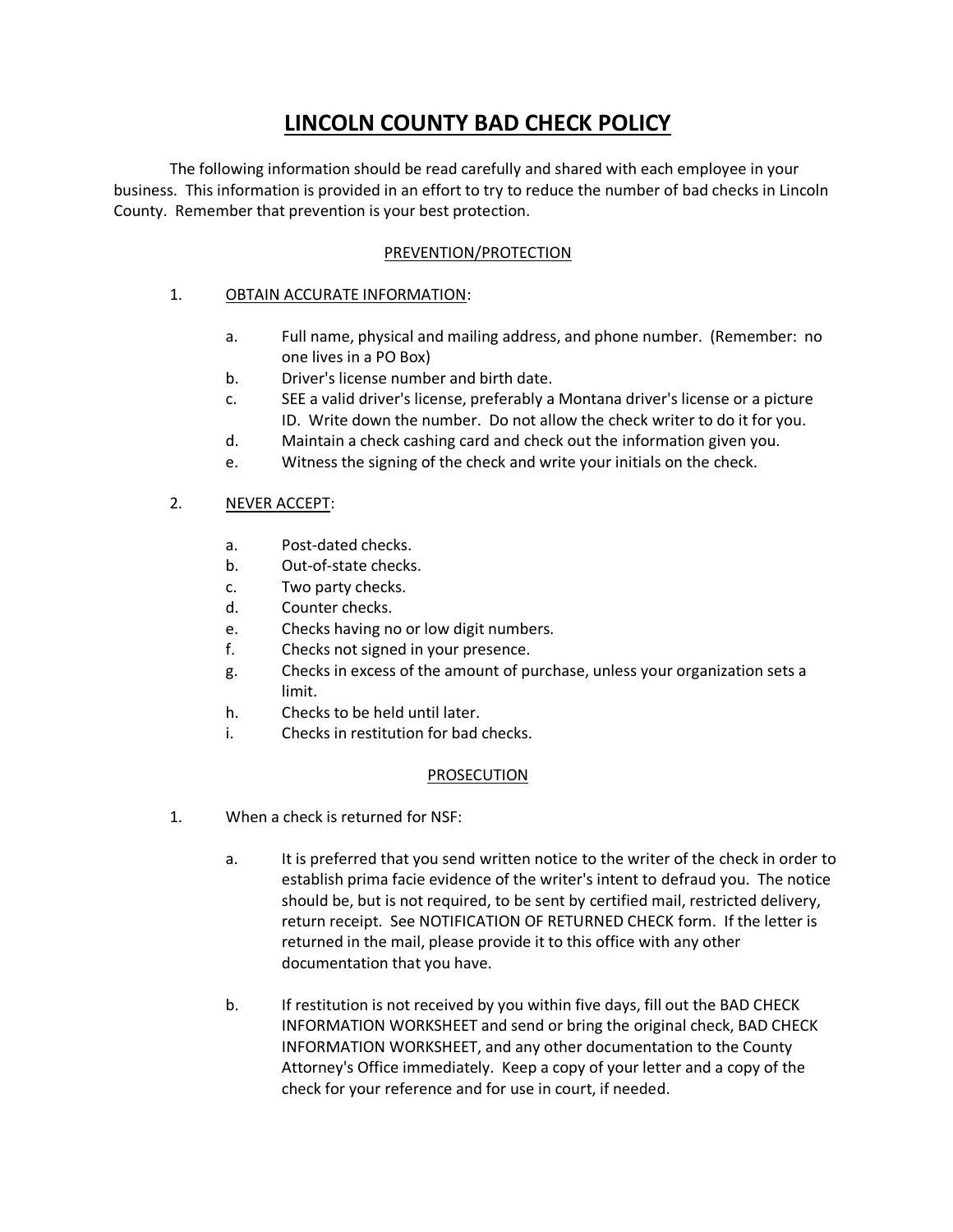2. When a check is returned marked, "FORGERY" or "IRREGULAR SIGNATURE" it should be taken immediately to the Lincoln County Sheriff's Department.

3. If a check writer wishes to make restitution on a bad check after the check is sent to the County Attorney's Office:

- a. Restitution should be made directly to the County Attorney's Office. Do not accept payment for checks delivered to our office. If you do so it is possible the individual may be arrested even though he made restitution. This could expose you to a malicious prosecution suit.
- b. Restitution will be sent to the businesses on a regular basis. The businesses should remind the check writer to call the County Attorney's Office for instructions on payment of bad checks.
- c. It is the responsibility of the check writer to pick up the bad check from the County Attorney's Office.
- d. We collect 10% of the value of the checks or \$10.00, whichever is larger (for each check) directly from the check writer. This will not reduce the restitution you receive.
- 4. The County Attorney's Office:
	- a. Cannot prosecute the following kinds of checks:
		- 1. Checks that have no identification
		- 2. Post-dated checks
		- 3. Payment stopped checks unless there were no funds in the bank when the check was issued
		- 4. Checks for less than \$20.00
		- 5. Checks over 90 days old
		- 6. Two-party checks
		- 7. Out-of-state checks for under \$1,500.00 if the check writer is not a Lincoln County resident.
		- 8. Checks for gambling debts
		- 9. We will not prosecute if the business and the check writer have agreed to a repayment plan.
		- 10. We will not prosecute forgeries until law enforcement fully investigates the case.
	- b. We cannot collect anything other than the face amount of the check nor can we collect interest.
	- c. Businesses will occasionally hold checks until they see the check writer's name in the paper. Often, it is too late to do anything about it at that time.